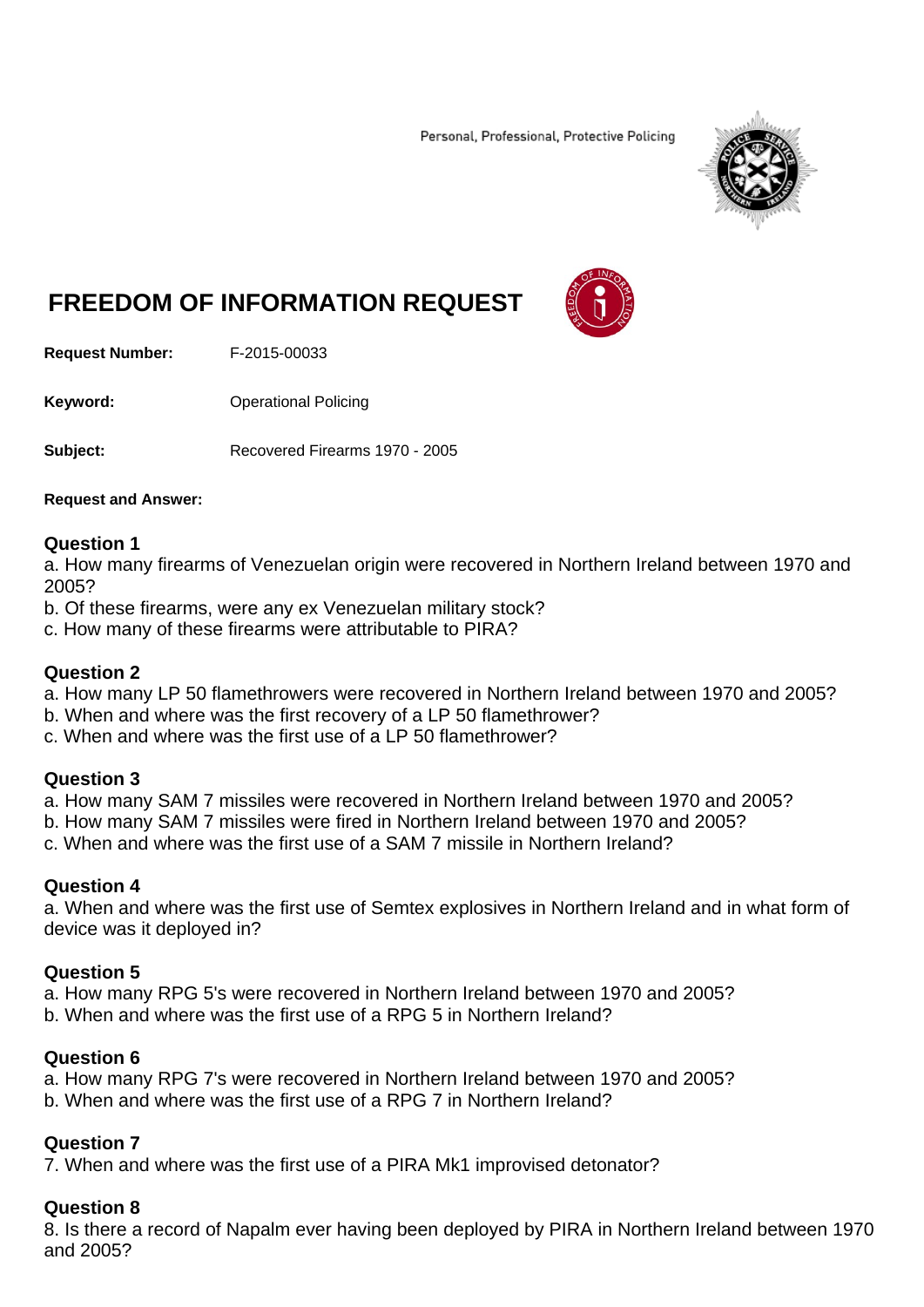## **Question 9**

a. When and where was the first deployment of a RCIED by PIRA in Northern Ireland?

b. What form did the radio controlled part of the device take?

I am writing to confirm that the Police Service of Northern Ireland has now completed its search for the information.

I have today decided to:

- disclose information in response to questions 1 a) b), 2 a) b) c), 3 a) b) c), 4, 5 a) b), 6 a) b), in full;
- fully exempt information in response to questions 1 c), 7, 8 and 9 pursuant to the provisions of Section 30 of the Act.

## **Question 1**

a. How many firearms of Venezuelan origin were recovered in Northern Ireland between 1970 and 2005?

b. Of these firearms, were any ex Venezuelan military stock?

#### **Answer**

a. Two firearms of Venezuelan origin are recorded as being recovered in Northern Ireland between 1970 and 2005.

b. Yes.

## **Question 2**

a. How many LP 50 flamethrowers were recovered in Northern Ireland between 1970 and 2005?

- b. When and where was the first recovery of a LP 50 flamethrower?
- c. When and where was the first use of a LP 50 flamethrower?

## **Answer**

a. Two LP 50 flamethrowers are recorded as being recovered in Northern Ireland between 1970 and 2005.

b. The first recovery of a LP 50 flamethrower is recorded as being at Our Lady's Hospice, Falls Road, Belfast on 27<sup>th</sup> October 1988.

c. The first use of a LP 50 flamethrower is recorded as being at Derrard PVCP, Rosslea on 13<sup>th</sup> December 1989.

## **Question 3**

a. How many SAM 7 missiles were recovered in Northern Ireland between 1970 and 2005?

- b. How many SAM 7 missiles were fired in Northern Ireland between 1970 and 2005?
- c. When and where was the first use of a SAM 7 missile in Northern Ireland?

## **Answer**

a. No SAM 7 missiles are recorded as being recovered in Northern Ireland between 1970 and 2005. b. One SAM 7 missile is recorded as having been fired in Northern Ireland between 1970 and 2005 c. The first use of a SAM 7 missile in Northern Ireland is recorded as being in the Kinawley Area, Co Fermanagh on 19<sup>th</sup> July 1991.

## **Question 4**

a. When and where was the first use of Semtex explosives in Northern Ireland and in what form of device was it deployed in?

## **Answer**

The first use of Semtex explosives in Northern Ireland is recorded as being during an attack at a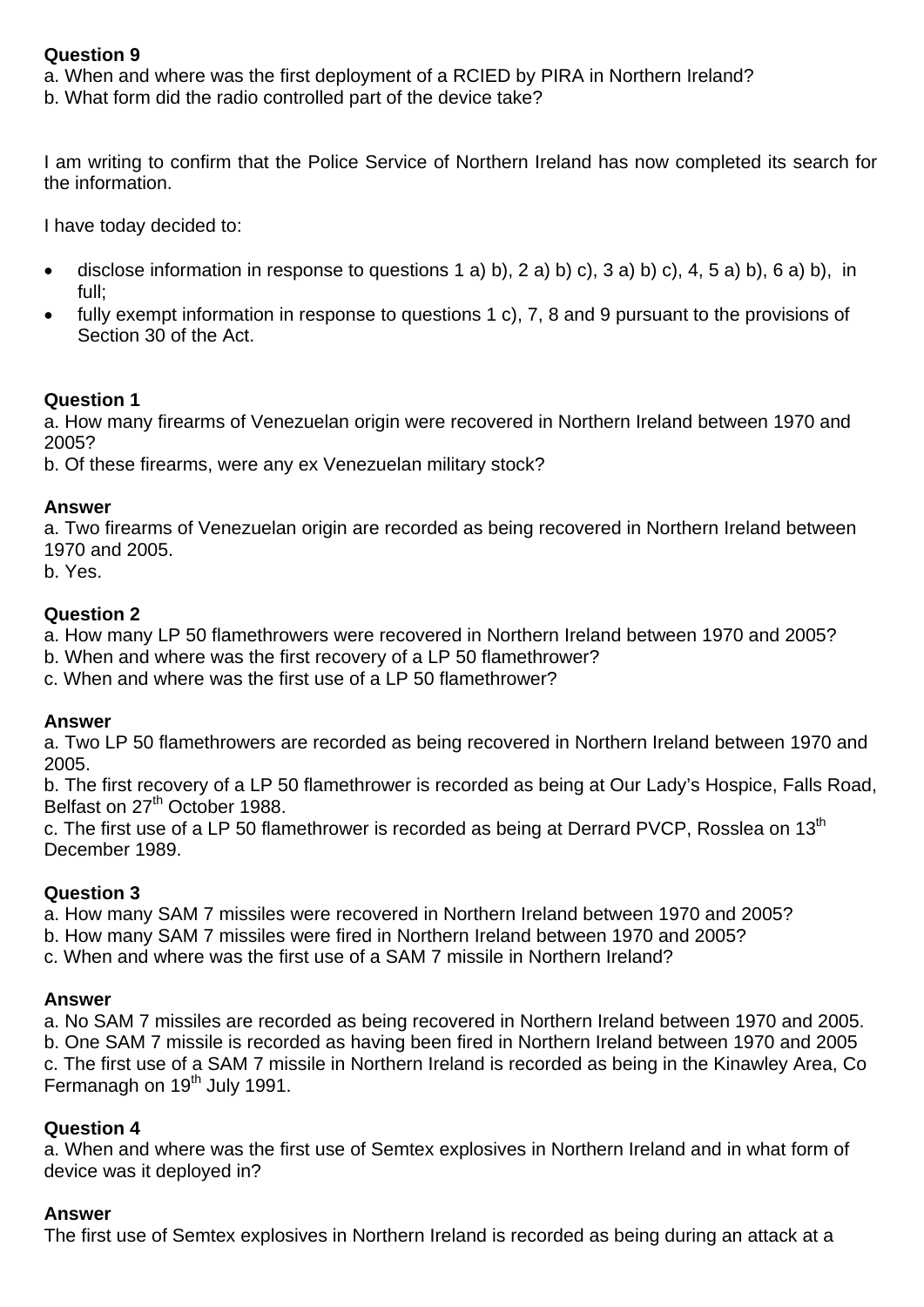Military Post at Drummuckavall, Armagh on 28<sup>th</sup> October 1986. It was deployed in a Mk 6/4 mortar bomb.

## **Question 5**

a. How many RPG 5's were recovered in Northern Ireland between 1970 and 2005?

b. When and where was the first use of a RPG 5 in Northern Ireland?

## **Answer**

a. No RPG 5's are recorded as being recovered in Northern Ireland between 1970 and 2005.

b. There has been no recorded use of a RPG 5 in Northern Ireland.

## **Question 6**

a. How many RPG 7's were recovered in Northern Ireland between 1970 and 2005?

b. When and where was the first use of a RPG 7 in Northern Ireland?

## **Answer**

a. 19 RPG 7 launchers and 70 warheads are recorded as being recovered in Northern Ireland between 1970 and 2005.

b. The first use of a RPG 7 in Northern Ireland is recorded as being at RUC Station Belleek on 28<sup>th</sup> November 1972.

In relation to questions 1 c), 7, 8 and 9 information has been withheld and an explanation is provided below.

## **Question 1**

c. How many of these firearms were attributable to PIRA?

## **Question 7**

7. When and where was the first use of a PIRA Mk1 improvised detonator?

## **Question 8**

8. Is there a record of Napalm ever having been deployed by PIRA in Northern Ireland between 1970 and 2005?

## **Question 9**

a. When and where was the first deployment of a RCIED by PIRA in Northern Ireland? b. What form did the radio controlled part of the device take?

# **Answer**

Your request for information has now been considered and the decision has been taken not to supply the information you have requested.

Section 17(1) of the Freedom of Information Act 2000 requires the Police Service of Northern Ireland, when refusing to provide such information (because the information is exempt) to provide you the applicant with a notice which:

- (a) states that fact,
- (b) specifies the exemption in question and
- (c) states (if not otherwise apparent) why the exemption applies.

The exemptions, as well as the factors the Department considered when deciding where the public interest lies, are listed below:

Section 30  $(1)(a)$  – Investigations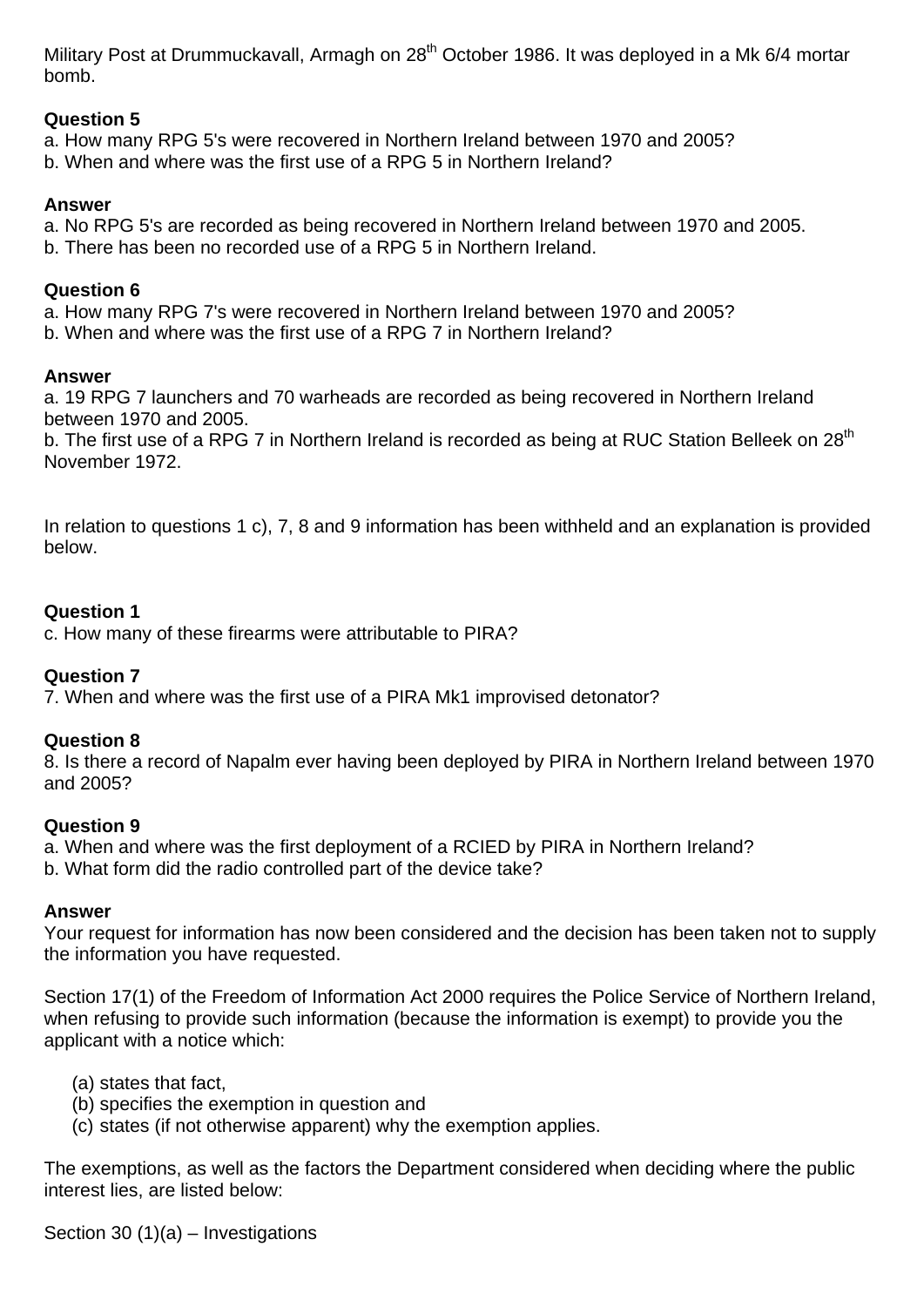Section 30 is a qualified and class-based exemption which means it is necessary to conduct a public interest test.

## **Public Interest Test**

## Factors Favouring Release

Release of the information would reassure the public that the PSNI is effectively engaging with its investigative role. All police investigations will involve the use of public funds and where this is the case there is always a public interest in ensuring that those funds are not used unnecessarily or unwisely. Disclosure would better inform the public, enhancing public debate and reducing rumour and speculation.

## Factors Favouring Retention

Disclosure of this information could compromise criminal investigations should further evidential material be obtained by Police in the future. The Police Service will not disclose information which could undermine their investigations.

It is the Association of Chief Police Officers approach that information relating to an investigation will rarely be disclosed under the provisions of the Freedom of Information Act. Whilst information may be released if it provides a tangible community benefit, for example to prevent or detect crime or to protect life or property, in this case there is a high public interest in protecting the integrity of evidence that may be reconsidered and reviewed as a part of a future investigation or review.

It would therefore not be in the public interest to release information that may still be of assistance to the PSNI in relation to any investigation and therefore hinder the detection of crime.

## **Decision**

It has been recorded that FOIA releases are monitored by criminals and terrorists and so to disclose this specific information would undermine any ongoing investigations. A disclosure under FOI is considered a release of information to the world in general and not just to the applicant requesting the information. The risk from terrorism is currently rated as 'Severe' and while there may be a public interest in openness and transparency within PSNI, the Service will not disclose information which may be of use to criminals and terrorists.

There is a public interest in the transparency of policing and providing assurance that the police service is appropriately and effectively engaging with the threat posed by terrorists. However, there is a very strong public interest in safeguarding operations in highly sensitive areas such as extremism, crime prevention, public disorder and terrorism prevention.

It is the view of PSNI that when considering the public interest in maintaining the exemption at Section 30, it is necessary to be clear what that exemption is designed to protect. In broad terms the Section 30 exemption exists to ensure the effective investigation and prosecution of offences. It recognises the need to prevent disclosures which would prejudice either a particular investigation or set of proceedings, or the investigatory and prosecution processes generally, including any prejudice to future investigations and proceedings. In this particular case PSNI consider the public interest in maintaining the exemption is stronger than the public interest in releasing the information owing to the future investigative opportunities and activities that may arise.

In addition the PSNI can neither confirm nor deny that it holds any other information relevant to your request pursuant to the following exemptions:

Section 23 (5) – Information Concerning Certain Security Bodies Section 24 (2) – National Security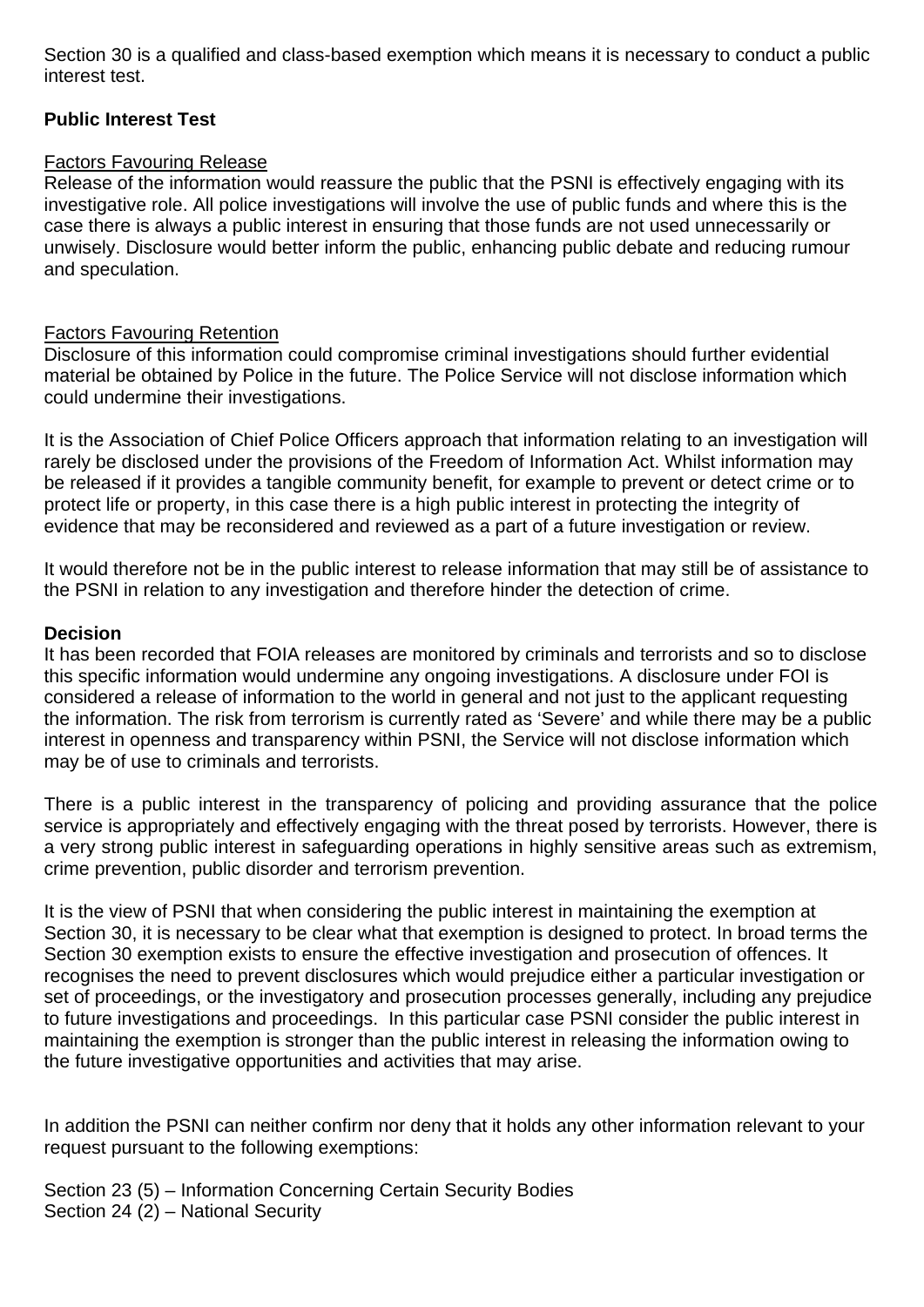Section 23 is an absolute and class-based exemption which means there is no requirement to evidence the harm in release or to conduct a public interest test.

Section 24 is a qualified and prejudice-based exemption which means the legislators have determined that it is necessary to evidence the harm in release and to conduct a public interest test.

## Overall harm in confirming or denying other information is held

As you may be aware, disclosure under Freedom Of Information Act (FOIA) is a release to the public at large. Confirming or denying that any other information is held regarding the types of weapons and the group(s) to which these weapons may have been attributed, would inform those intent on criminal activity what the capacity, tactical abilities and capabilities of the PSNI are, by showing the amount of intelligence that may be held on particular group(s). Confirming or denying that other information exists would be to the detriment of providing an efficient policing service and a failure in providing a duty of care to all members of the public.

The threat from terrorism cannot be ignored as evidenced by recent attacks in Northern Ireland where the current threat level is set at 'Severe'. Confirming or denying that any other information is held in relation to your request would limit operational capabilities as criminals/terrorists would gain a greater understanding of the intelligence held by the PSNI, enabling them to take steps to counter that knowledge. It may also suggest the limitations of police capabilities in this area, which may further encourage criminal/terrorist activity by exposing potential vulnerabilities. This detrimental effect is increased if the request is made to several different law enforcement bodies. In addition to the local criminal fraternity now being better informed, those intent on organised crime throughout the UK will be able to 'map' areas of perceived weakness. Confirming or denying that any other information is held would be useful information to those committing crimes and could identify location-specific operations which would ultimately compromise police tactics, operations and future prosecutions as criminals could counteract the measures used against them.

Information that undermines the operational integrity of PSNI operations will adversely affect public safety and have a negative impact on both national security and law enforcement.

## Factors Favouring Confirmation or Denial

The information if held, relates to national security and confirming or denying whether it is held would not actually harm it. Confirming or denying that any other information exists would also lead to a better informed public and enhance public debate.

## Factors Against Confirmation or Denial

By confirming or denying whether any other information is held would render security measures less effective. This would lead to the compromise of ongoing or future operations to protect the security or infra-structure of the UK and increase the risk of harm to the public.

The threat to National Security in Northern Ireland is designated as severe as evidenced by recent booby trap bombs and car incendiary devices. To confirm whether or not any other information relevant to your request exists would give important information to terrorists. Knowledge of whether or not any other information exists could be used by individuals or groups, who are intent on criminal activity, to take measures to avoid detection and carry out their criminal acts.

## **Decision**

The security of the country is of paramount importance and the PSNI will not divulge whether any other information is or is not held if to do so would undermine National Security or compromise law enforcement. Whilst there is a public interest in the transparency of policing and providing assurance that the police service is appropriately and effectively engaging with the threat posed by various groups or individuals, there is a very strong public interest in safeguarding the integrity of police investigations and operations in the highly sensitive areas such as extremism, crime prevention, public disorder and terrorism prevention.